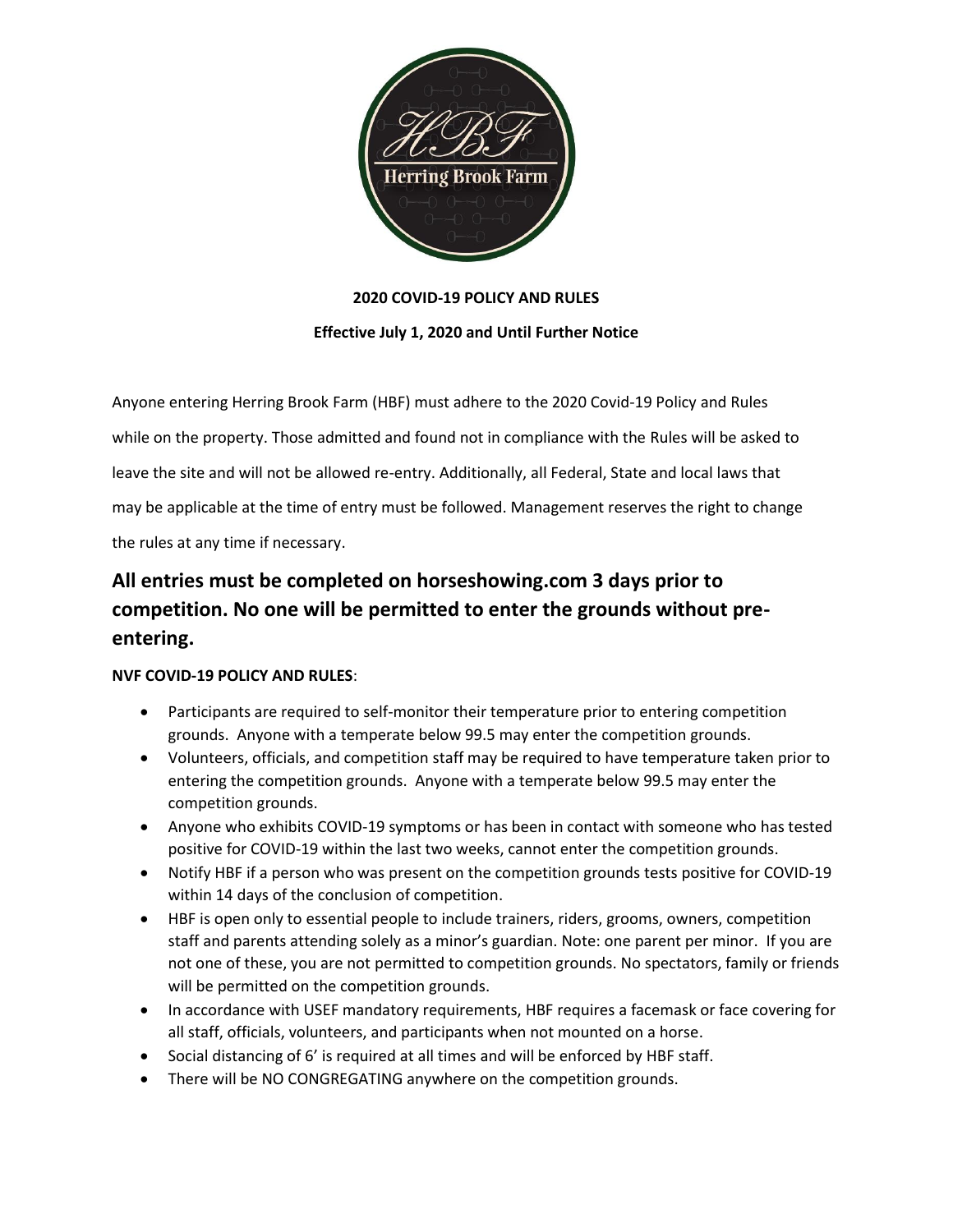## **SHOW OFFICE:**

- Please enter the show online at [www.horseshowing.com](http://www.horseshowing.com/) or fax pre-entries to 508-530-3263.
- Please assign one (1) person from your farm (trainer or designee) to come to the show office for check in of pre-entries. NO POST ENTRIES ACCEPTED THE DAY OF SHOW. USEF and NEHC liability forms must be signed and presented for all participants in order to pick up numbers. These are available on our website. Please do this ahead of time and bring with you!
- Checks for each exhibitor must be provided and will be completed by the show office staff. A copy of your invoice can be texted to you. There will be no check out.
- Adds and scratches can be done via horseshowing.com or by texting the show office at 617-335- 7017.
- Ribbons and Awards can be picked up at a designated table near the show office. No one is permitted inside of the horse show office. Horse show office staff interactions will be performed through the window.
- Markers to delineate 6' spacing between people in the line for the office will be provided.

#### **SHOW RING:**

- The number of horses required in the warmup ring will be limited to 4 horses. Warm up rings will have an in-gate and out-gate. Schooling supervisors will monitor the number of horses in a ring at a time.
- Courses, order of go and numbers will be given to participants when they enter the competition grounds.
- No more than one person at a time will be allowed within 6 feet of the show office, ingate, staff.
- Only one horse and one trainer at a time will be allowed at the ingates.
- Please keep the time spent at HBF to a minimum to protect yourself and others from exposure.
- There will be numerous Hand Sanitizing Stations located throughout the site, please use them frequently. Please avoid touching your eyes, nose and mouth.
- Pre-packaged food will be available for purchase.
- Trainers will be held responsible for their barns and ensuring that those affiliated with their barns adhere to the rules. Please discuss with everyone the importance of following the HBF Rules.

For up to date information, visit:

https://www.usa.gov/coronavirus

https://www.mass.gov/orgs/massachusetts-emergency-management-agency

http://www.cdc.gov

If you have any questions, please call or text Mary Beth McGee at 617-620-1261 or Julie Shea at 617- 335-7017.